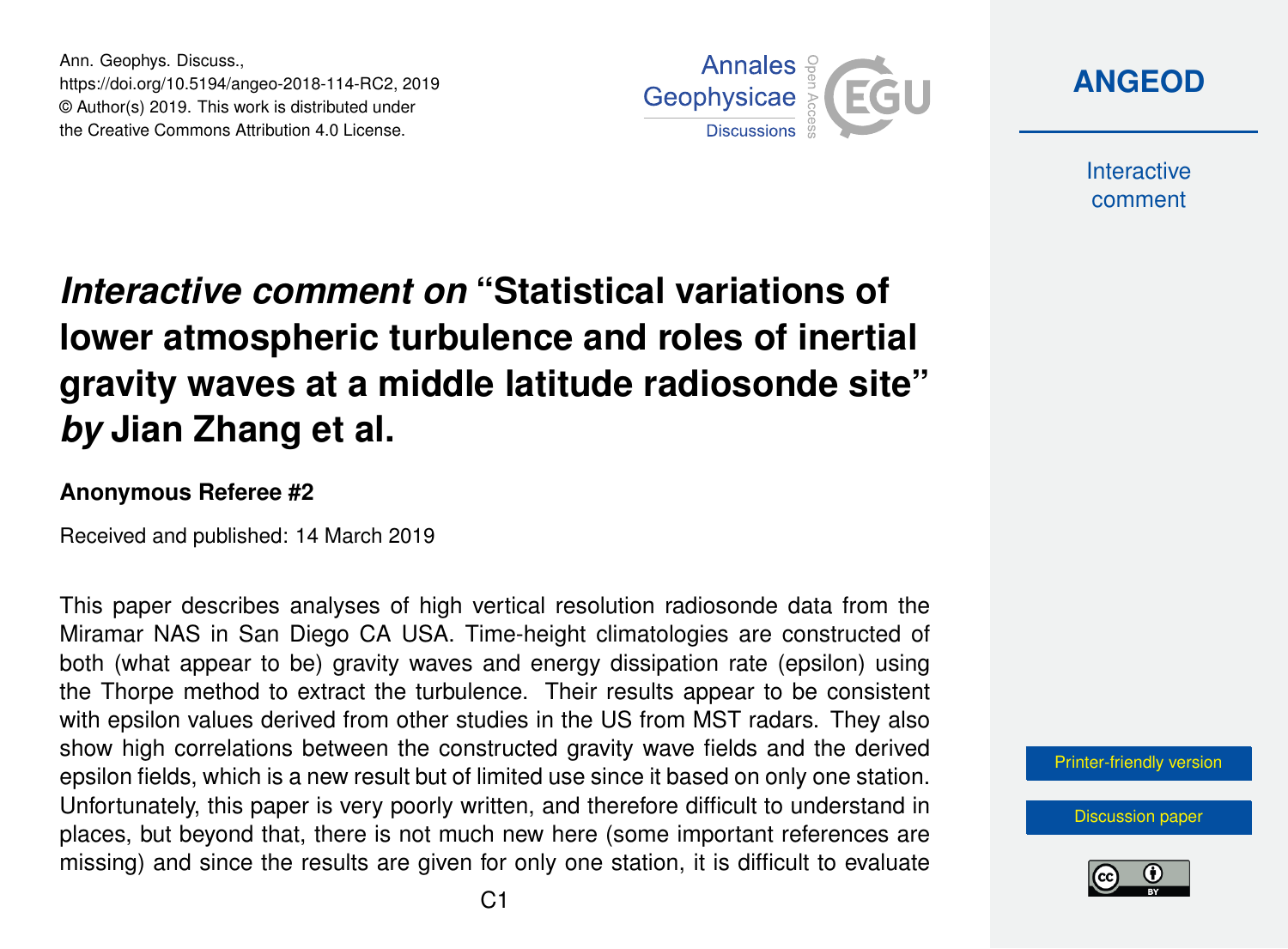the representativeness of the results. I have to therefore recommend rejection of the article as submitted.

Major comments 1. The gravity wave analysis using nigh vertical resolution radiosonde data is not new. The authors are apparently not aware of the work of Marv Geller's group (e.g., Wang and Geller, JGR, 2003, Geller and Gong JGR 2010, Gong and Geller JGR 2010). These references are much more complete in that they used many stations and is also more rigorous in the analysis techniques used.

2. The derivation of epsilon from the Thorpe method is also not new, and in the fact the same authors have a paper under review for JGR that again is more complete in that it involves more stations, and is more rigorous after the incorporation of reviewer comments.

3. I realize the authors are at a disadvantage in writing these results since English is not their native language. However this leads to some statements that are either incorrect or not understandable. I cannot list all of these here, but some of the more egregious ones are a. Lines 123-126. "We utilize the site located at Miramar Nas (32.8◦ N, 117.1◦ W), that is, the site closest to the MST radar at White Sands Missile Range, California (34.46◦ N, 120.33◦ W), which was adopted by Nastrom and Eaton (1997; 2005). Thus, the radiosonde and radar results can be roughly compared.". First the lat,lon given for White Sands Missile Range (WSMR) , California cannot be right, that must be Vandenberg, and WSMR is in New Mexixo, not California. The same mistake is made on line 306. Second, Nastrom and Eaton (1995) was for WSMR while Nastrom and Eaton (2005) was for Vandenberg. Third, Miramar is fairly far in distance from either WSMR or Vandenberg, and have distinctly different climatological environments. So meaningful comparisons could be challenging. b. It's not clear to me how the technique of using time differences to identify gravity waves also filters out large-scale time variations. This needs discussion. c. Lines 353-357. "In the absence of energy dissipation and energy transport, E should keep a constant altitude value under the assumption that the main energy of waves transports from bottom to top." I

## **[ANGEOD](https://www.ann-geophys-discuss.net/)**

**Interactive** comment

[Printer-friendly version](https://www.ann-geophys-discuss.net/angeo-2018-114/angeo-2018-114-RC2-print.pdf)

[Discussion paper](https://www.ann-geophys-discuss.net/angeo-2018-114)